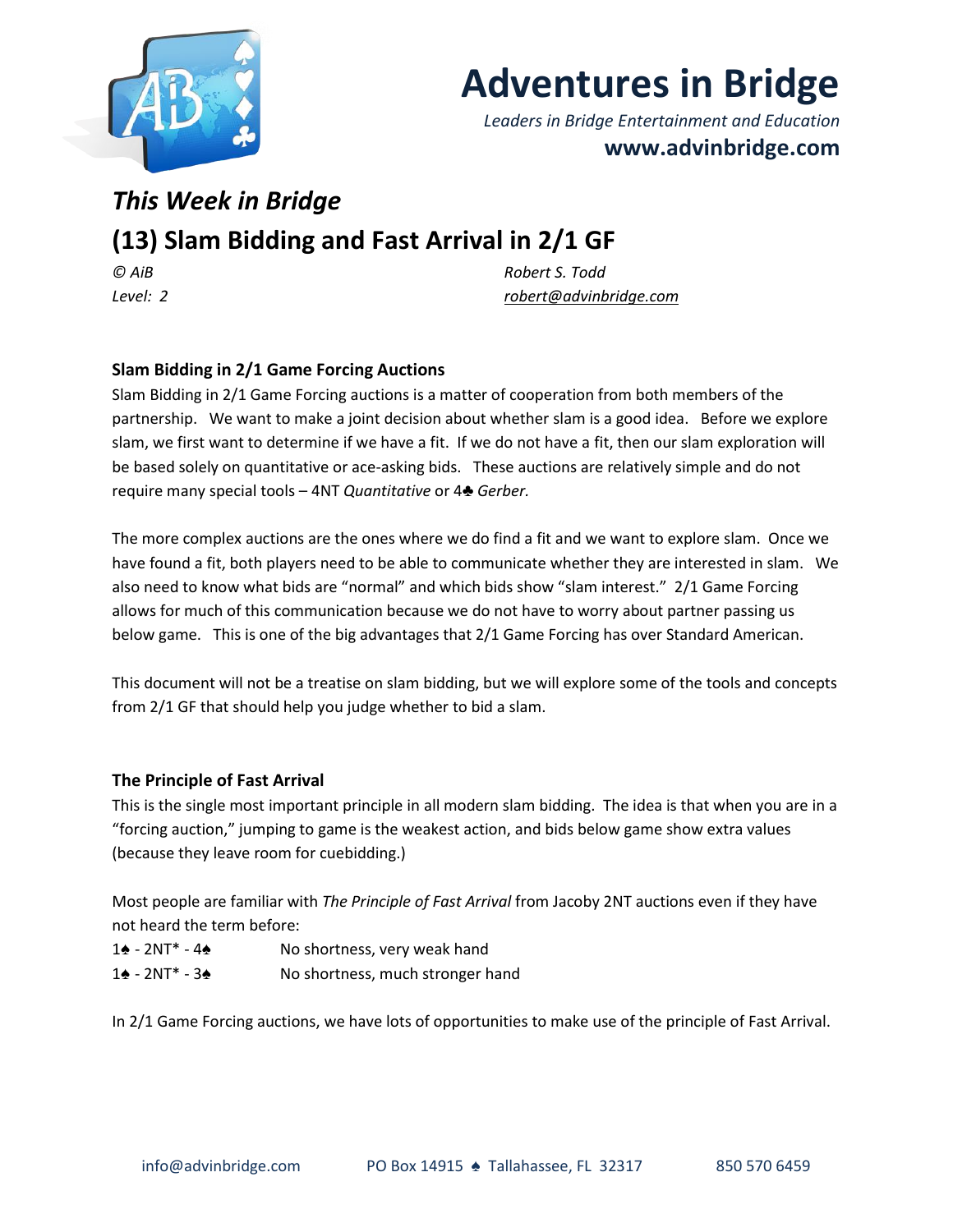

#### *Examples*

- 1♠ 2♦
- 2♠ \_\_?
	- 3♠ Responder shows slam interest, asks Opener to start cuebidding.
	- 4♠ Responder shows a minimum hand with no slam interest.

In this example, Responder shows support and level of interest by using Fast Arrival.

- 1♠ 2♦
- 2♥ 2♠
- $\overline{\phantom{a}}$  ?
- 3♠ Opener shows slam interest, asks Responder to start cuebidding.
- 4♠ Opener shows a minimum hand with no slam interest.

In this example, Opener shows their level of interest by using Fast Arrival.

#### **Shape vs. Cuebids**

Now that we have a fundamental concept (*Fast Arrival*) to base our slam bidding around, we need to discuss what we do when partner does not make a Fast Arrival bid. Partner has left space available for us to communicate more information and decide about bidding a slam. One of the most important parts of good slam bidding is to be able to make most of our slam bidding decisions without going beyond game – that is stopping in 4-Major instead of ending in 5-Major (being in 5-Major down 1 is one of the worst feelings in bridge.)

#### **Major Suit 2/1 GF Auctions**

When we are in a 2/1 GF auction and we find a fit at a low level (the 2-level), we need to determine what the rest of our auction means.

#### *Example*

- 1♠ 2♣
- 2♦ 2♠

In this auction cuebidding doesn't start until the 4-level (above 3♠.) If we make additional bids (other than ♠) at the 3-level, we are showing additional shape. This shape information is often very helpful for partner to determine whether to bid slam.